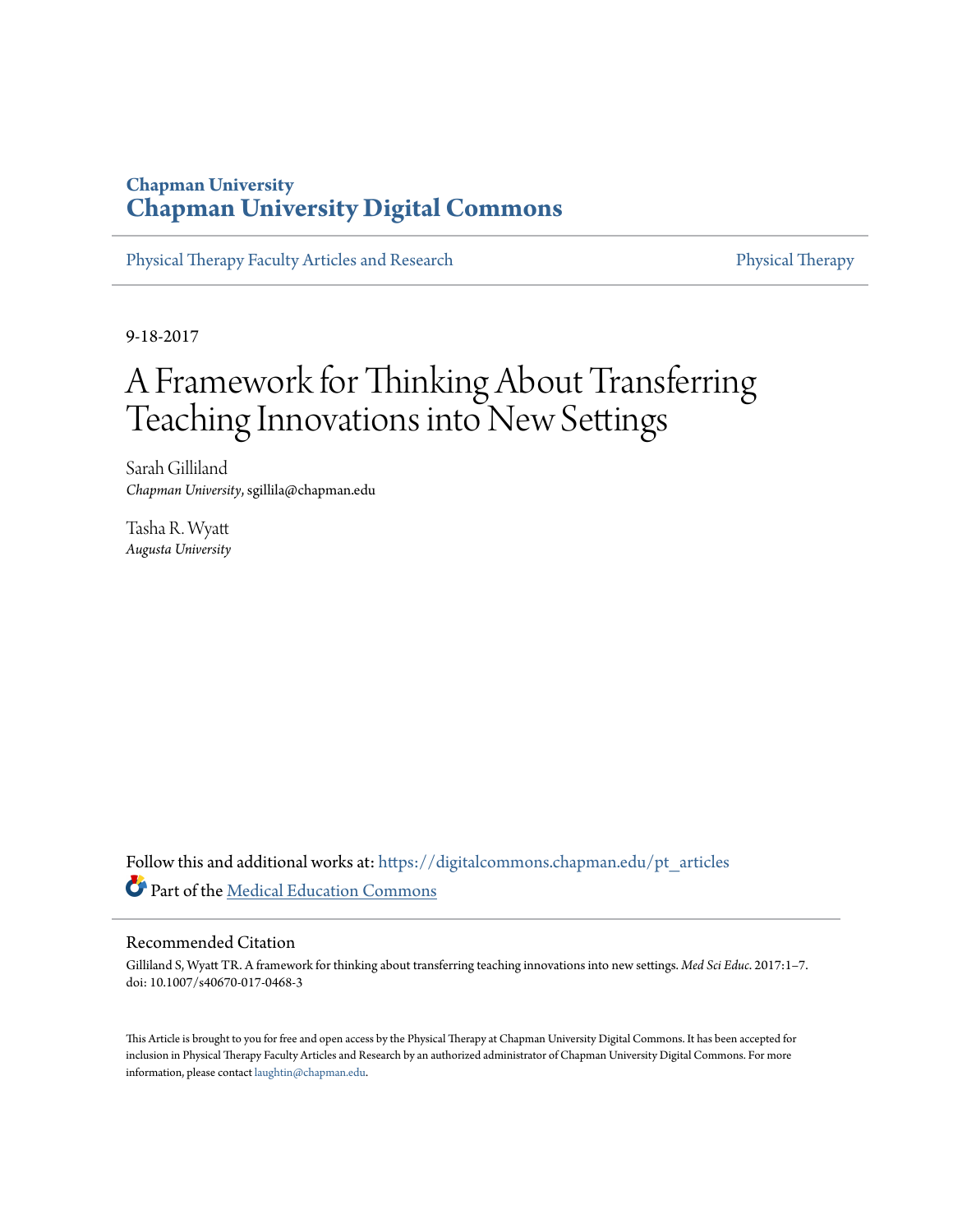## A Framework for Thinking About Transferring Teaching Innovations into New Settings

#### **Comments**

This is a pre-copy-editing, author-produced PDF of an article accepted for publication in *Medical Science Educator* in 2017following peer review. The final publication is available at Springer via [DOI:10.1007/](http://dx.doi.org/10.1007/s40670-017-0468-3) [s40670-017-0468-3](http://dx.doi.org/10.1007/s40670-017-0468-3)

#### **Copyright**

International Association of Medical Science Educators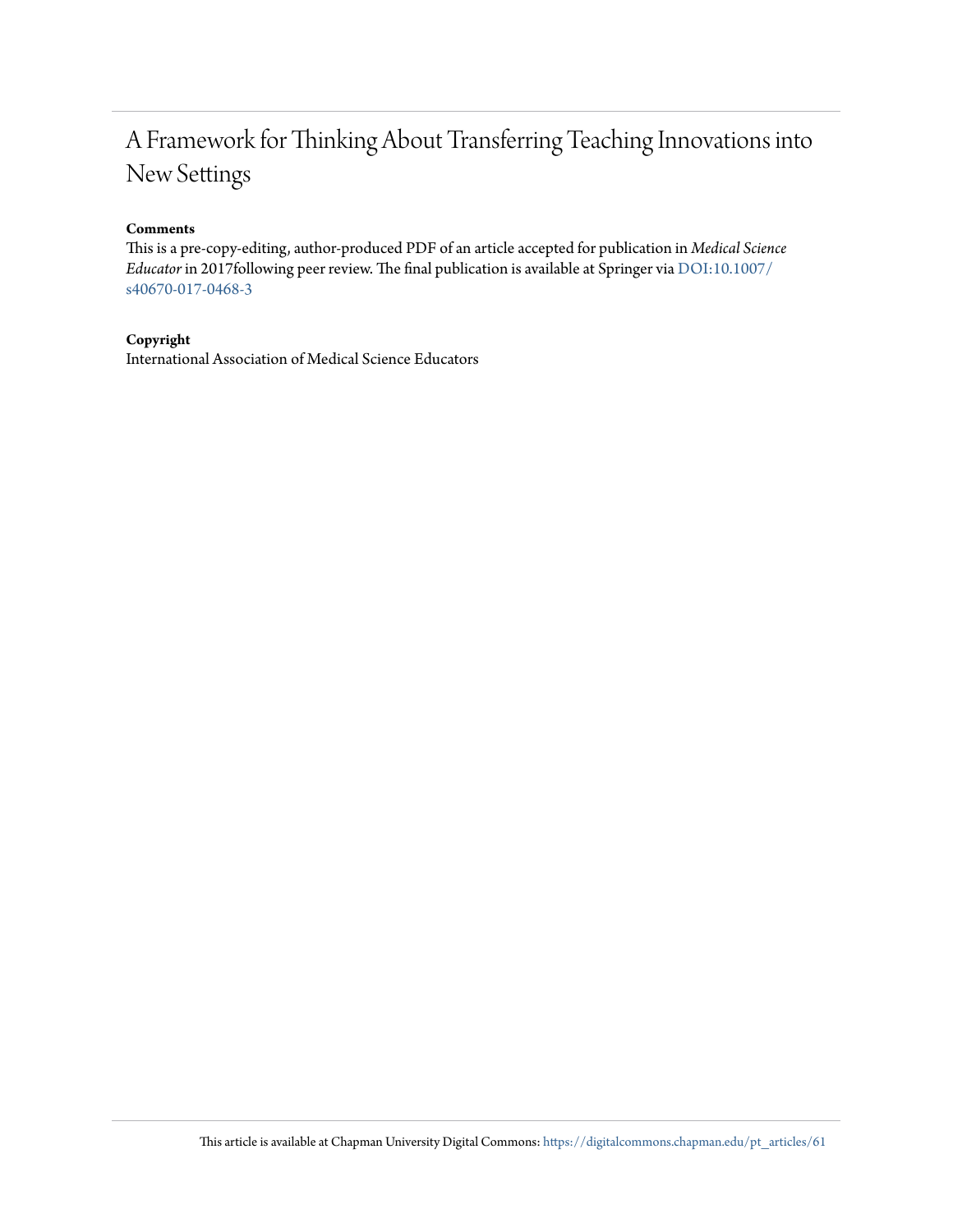A Framework for Thinking About Transferring Teaching Innovations into New Settings

Sarah Gilliland, PT, DPT, PhD Department of Physical Therapy Crean College of Health and Behavioral Sciences Chapman University Irvine, CA [sgillila@chapman.edu](mailto:sgillila@chapman.edu) ORCID Number: 0000-0002-1069-2042

Tasha R. Wyatt, PhD Educational Innovation Institute (EII) & Department of Psychiatry Medical College of Georgia Augusta University Augusta, GA ORCID Number: 0000 - 0002 -0071 -5298

On behalf of all authors, the corresponding author states that there is no conflict of interest.

Key Words: Learning Theory, Faculty Development, Educational Innovation, Design-Based Research, Mutual Adaptation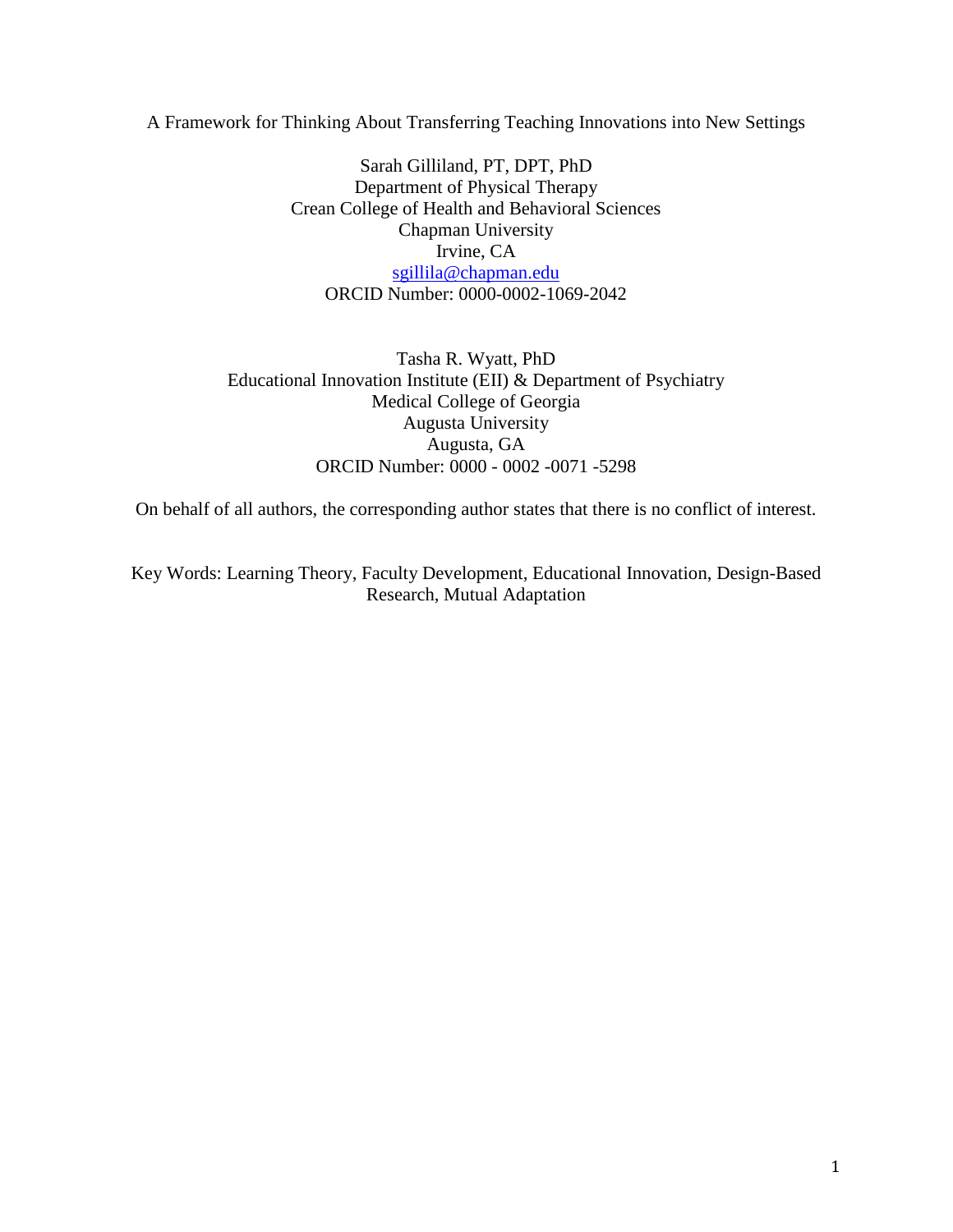#### **Abstract**

As a result of health science educators' shift to more active formats of teaching and learning, many educators are implementing innovative teaching strategies that were designed in other educational contexts. In some cases, this transfer from one context to another is smooth and unproblematic, but in others, educators must make informed decisions about how to adjust the innovation or incoming context to fit their needs. This paper presents a framework that draws on principles of design-based research to guide educators in analyzing and adapting teaching tools to fit new contexts.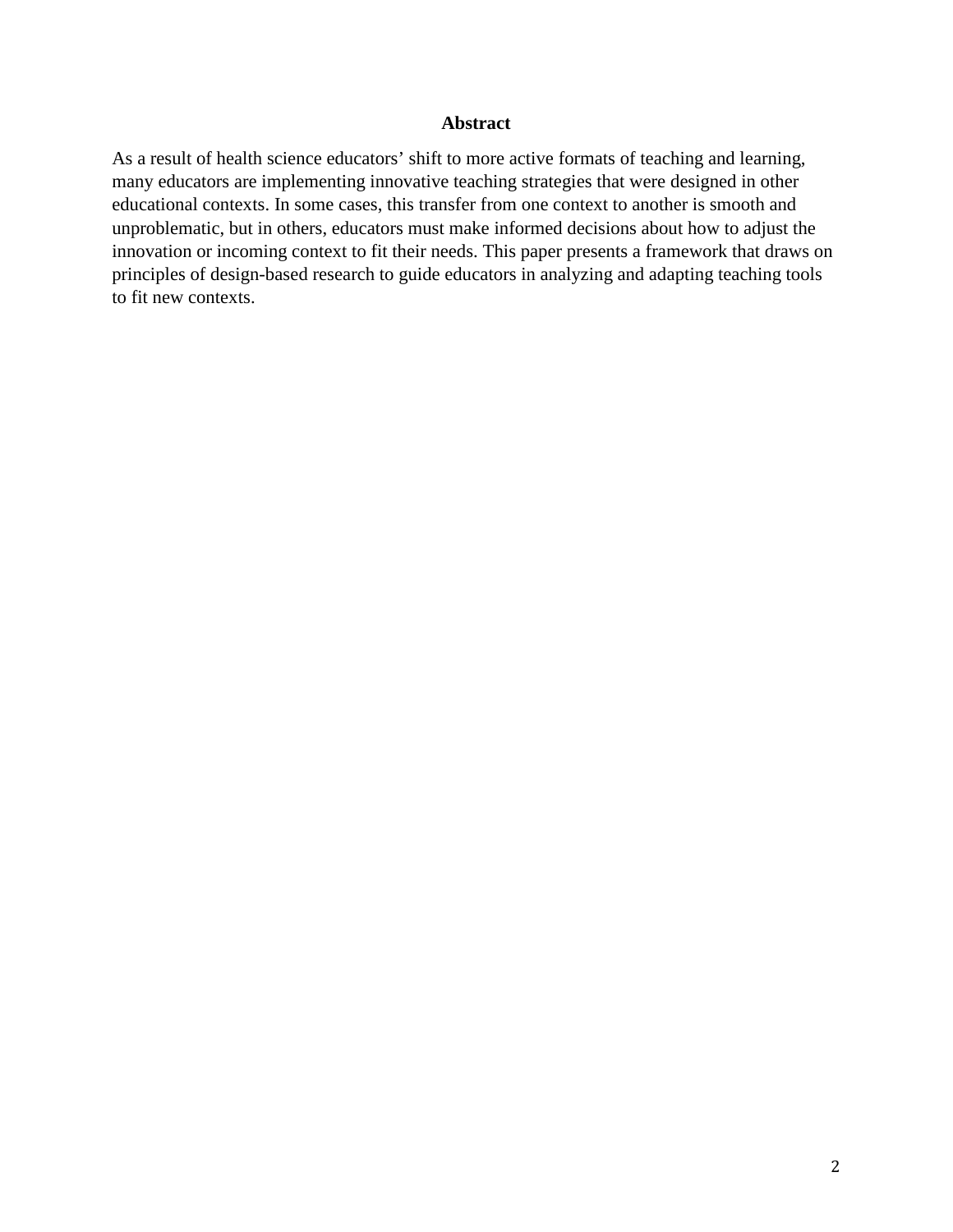#### **Introduction**

In recent years, the health sciences have reframed education as a dynamic interplay among students, educators, content, and context.[1] With this shift, many educators have reached for innovative tools to improve student engagement and deep processing of material.[2] At the same time, many have experienced that the tools fail to perform as initially described or to deliver on their intended promise. Reason for these failures points to educators' understanding of instructional design and how to integrate new teaching tools in a meaningful way.[3] This finding suggests the need for more resources and pedagogical support to guide educators' decision-making around the implementation of learning tools into their teaching environment.

In this article, we offer educators a practical guide for thinking about how to implement new teaching tools into their teaching and learning context through a process known as designbased research (DBR). DBR provides educators with an analytical process in which educators examine aspects of their educational innovation (i.e. clickers, flipped classrooms, etc.) to understand how they operate and behave within a specific setting. DBR has its roots in instructional design,[4] which is concerned with the design of tools and their behavior from their initial conception to evaluation. By Employing DBR, faculty can move beyond determining *if* an educational design "worked" or produced the desired learning outcomes to focus on examining *how* and *why* a design works in a specific context.[5]

In this paper, we expand the initial work published by Collins, Joseph, and Bielaczyz[6] to provide a flexible yet systematic methodology to identify the hidden elements of teaching implicit in any practice. In the following sections, we begin with a brief overview of two common perspectives on implementation, fidelity of implementation and mutual adaptation, and discuss when and why an educator would prefer one approach over another. We then introduce a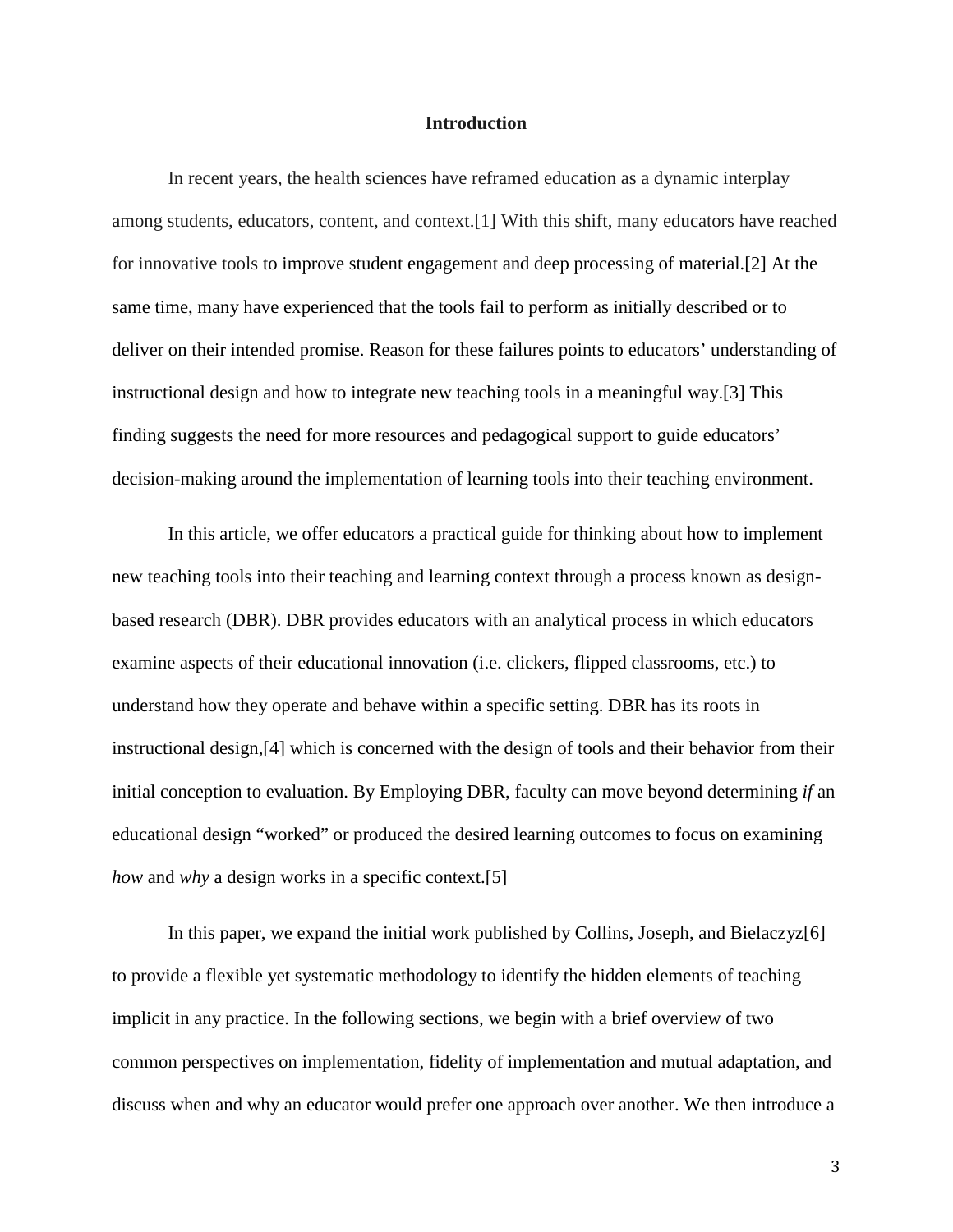framework grounded in DBR as a cognitive structure to guide faculty members' thinking throughout the implementation process. Given that pedagogy should be the focal point of any educational process, the DBR framework is applicable to both in person and online learning environments.[7]

#### **Issues in Implementation: Fidelity or Mutual Adaption?**

Fidelity of implementation and mutual adaptation are considered polarized perspectives on how best to approach the implementation of innovations.[8] Health professions educators may have encountered the *fidelity of implementation* approach within the workplace because it is a familiar construct in both the clinical and basic sciences. This approach underscores the importance of implementing or delivering an innovation as prescribed regardless of the human, structural and physical features in the new setting. It assumes that innovations should be implemented *as is*, and any mutations made to the innovation are viewed as potentially compromising both the integrity and effectiveness of the effort.[9] However, unlike clinical settings, educational settings have unique features that constrain or facilitate learning, such as the background of students and time spent on content. In such cases, educators must make adjustments and adaptations to their teaching when innovative tools are transferred from one setting to another.[10] This process of adapting an innovation to suit the new environment is known as *mutual adaptation* and is at the core the of DBR process. Mutual adaptation acknowledges that the effectiveness of an innovation is contextually dependent and requires educators to attend to how the design functions within a new setting.[11]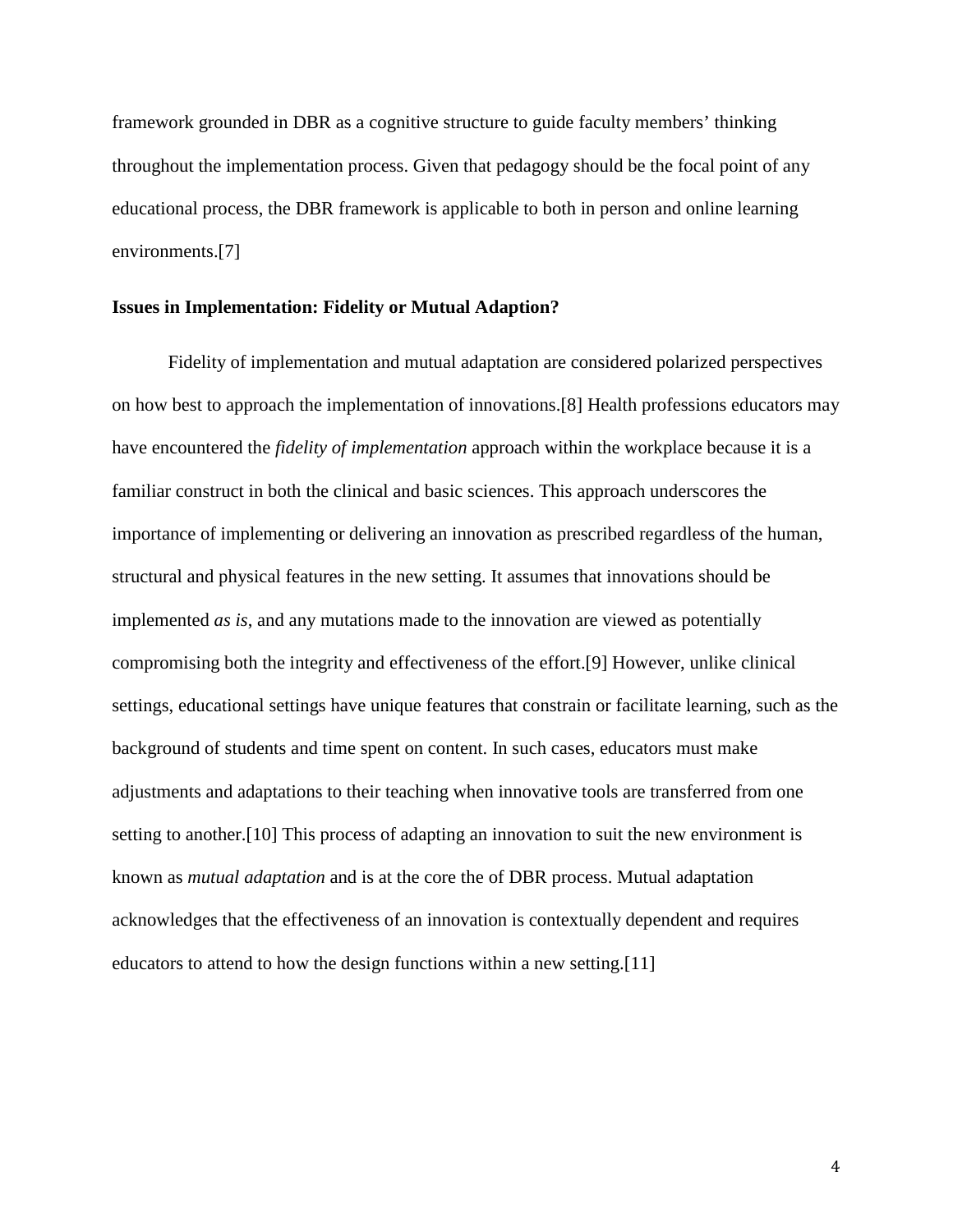#### **Design Based Research as a Framework for Implementation**

Grounded in the contemporary view that educational design is a complex system of elements including teachers, learners, their tasks, and the environment,[12] DBR is a process that examines each element of an innovation in an effort to decide what aspects need to be modified.[11,5] DBR is flexible in terms of where educators begin the analytical process, yet is highly structured in terms of the kinds of questions educators must ask themselves. Our framework draws from activity setting analysis[13] and is shaped around six primary questions the educator should ask about the educational innovation: What, who, when, where, why, and how. Addressing these questions enables the educator to examine the design's core elements and then implement the innovation in a way that responds to all aspects of the new context.[14] This level of analysis helps educators implement the innovation to meet the educator's intended learning goals.[15-17] Figure 1 provides a visualization of an overview of the kinds of questions that need to be addressed as educators prepare their teaching contexts and tools for implementation into a new setting.

To provide a concrete picture of how to use the DBR framework, we draw on McLaughlin et al's (2014) work that describes how a traditional lecture-based classroom was transformed into a flipped classroom.[18] We use McLaughlin et al's work to illustrate how an educator could use the DBR process to help with the implementation of any tool (educational strategy, method, or technology) into a new setting. McLaughlin's et al's account is useful in this regard because it provides a rich description of the original classroom, modifications made to create a flipped classroom, and other important details educators should consider as they implement new tools into their settings. The following sections provide a step-by-step description of the DBR framework applying it to McLaughlin et al's study where applicable.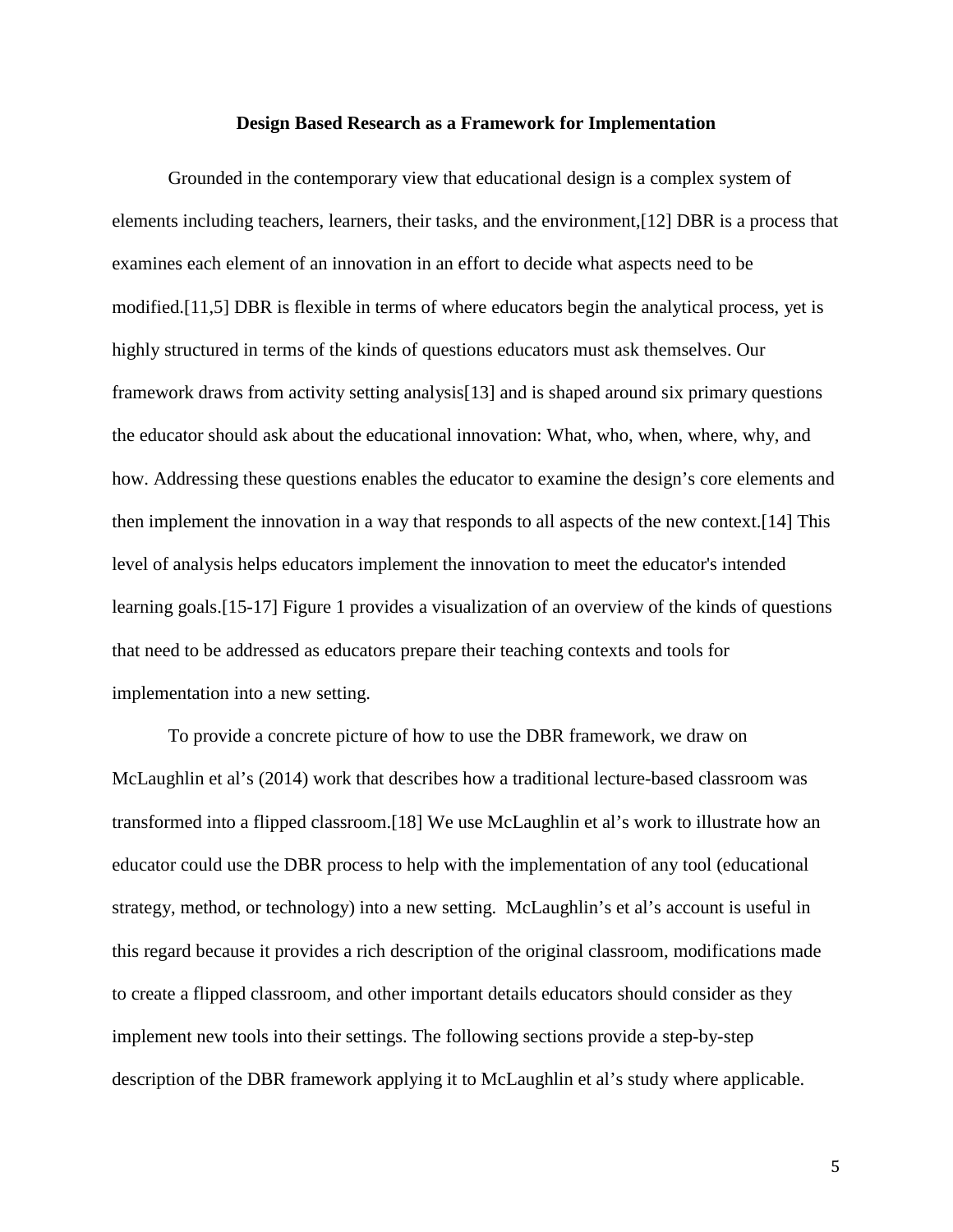Although educators can start the mutual adaptation process with any of the core design elements, we began with addressing the question of *why. That is to say, why use this innovation?*

#### **The Why: Why Use This Innovation?**

Beginning the DBR process by addressing the question of *why* ensures educators consider the goal they are trying to achieve. To begin the analytical process, discern the original goal of the tool as a means for understanding how your goals compare to those of the original design.[19] If the goals are different, consider what modifications need to be made or whether a different innovation might better suit students' instructional needs. For example, in McLaughlin et al's work, their goals were to develop students as critical thinkers and problem solvers, engage students and instructors in the learning process, and stimulate higher order thinking. The instructors switched their lecture-based teaching so that students watched online lectures prior to coming to class and then used classroom time for problem-based and inquiry oriented activities. In this case, the instructors were trying to increase student engagement, problem-solving ability, and collaboration among students, which may be similar to others who are implementing flipped classroom designs.

Once you have identified the goals, consider the types of assessments needed to evaluate student progress towards these goals.[20] Types of assessment are not always included in articles that describe the development or implementation of new teaching tools. In the case of McLaughlin et al.'s classroom revision, the instructors used a combination of student response device quizzes, pair share problem-solving, student presentations and discussion, as well as, individual and paired quizzes. They clearly articulated how assessment was included in the revision of the course. If the goals and assessments for a teaching innovation are not clearly articulated or aligned with the teaching strategies, a backwards design approach [21] might be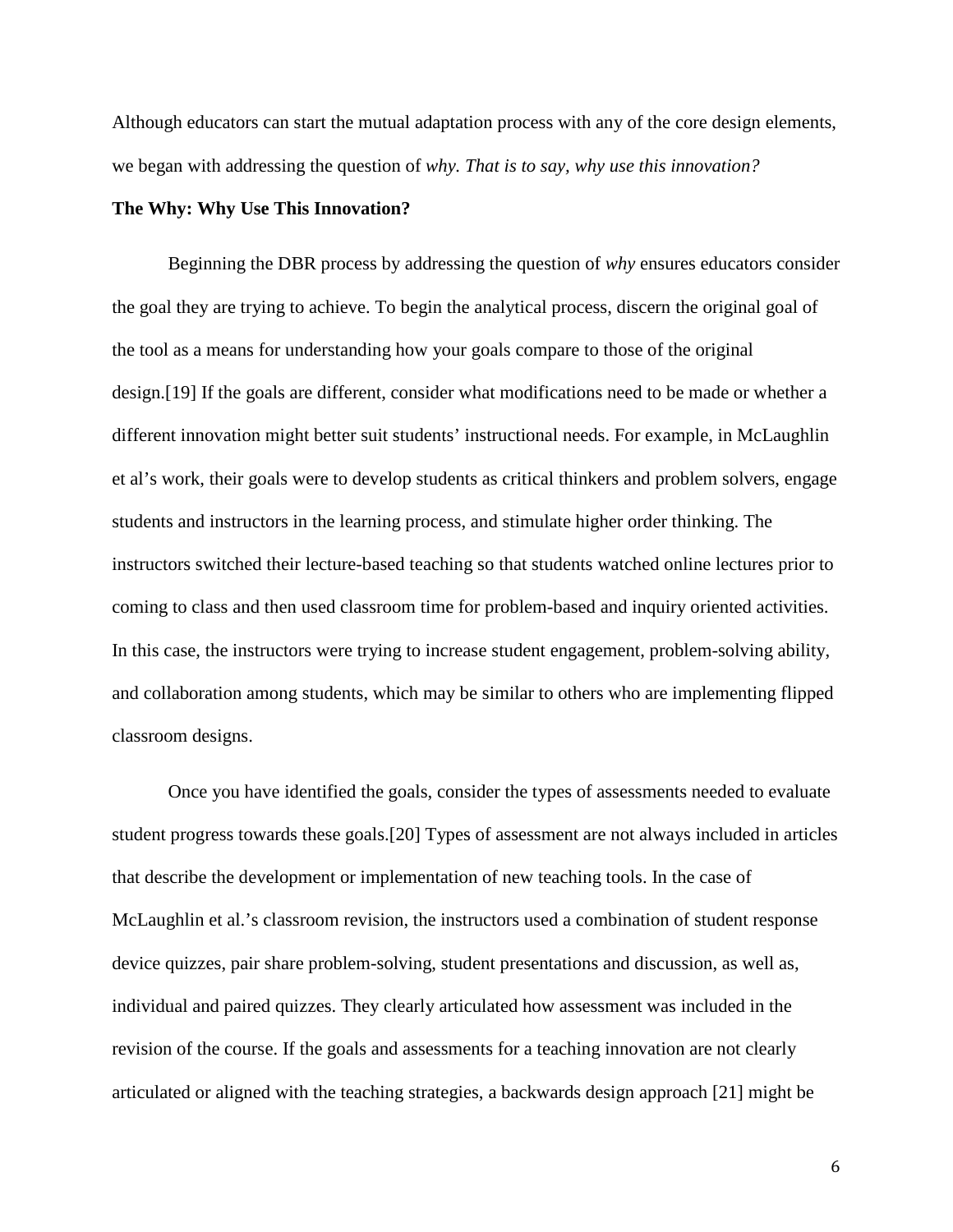useful. In backwards design, the goals and assessment methods are first identified because they inform instructional practices.[22] For example, if critical thinking is key, then assessment should include items that require critical problem solving, not the replication of facts.[5]

#### **The What: What are the Design Elements?**

Given that every innovative teaching tool includes various components, educators must analyze the "what" of the new innovation to know how to structure teaching in the new setting.[19] These design elements can be described as: a) the learning task: What is to be learned? b) the learning activities: What will the students do?, c) the resources used: What is needed for the activities?, and d) the types of feedback for learners: How will students know they are making progress? In the McLaughlin et al article, the authors included five learning activities as part of their revised course. The first activity included students engaging in pre-readings and viewing recorded lecture videos in an effort to develop an understanding of basic concepts. Then, once students were in class, they engaged in pair/share activities that included discussing questions in groups, writing responses on discussion boards, and designing and moderating class discussions. Each of these assessments presented opportunities for students to engage deeply with the content and their peers. As an instructor, these assessments are useful to ensure you are meeting the learning goals. Then, after students had an opportunity to share their thoughts in small groups, they presented their interpretation and summary of the class readings and participated in whole class plenaries and micro-lectures. These later activities were intentionally used to redirect learning, as well as provide focus and clarity if students seemed off track. Feedback included forms that were immediate, such as clarification from answers provided by the audience response activities and student discussions, and delayed feedback, such as when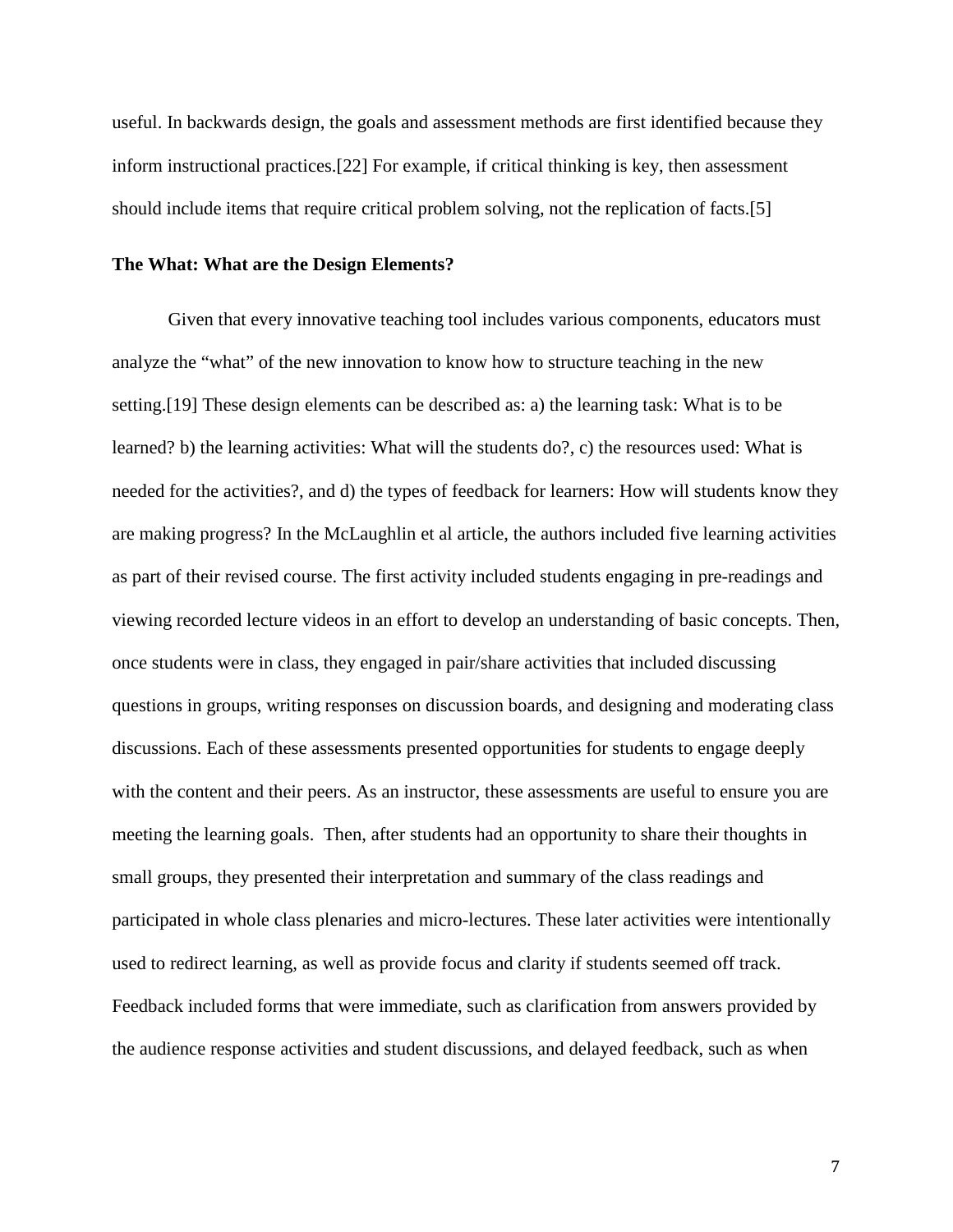students presented their work. Table 1 in Appendix A can be used to examine the alignment of the design elements, their purpose and the intended assessments.

#### **Analysis of Context: Who, When, Where?**

In many articles where educators look for inspiration, it is easy to discern the "what" and "why" of an innovation. The more difficult aspect is analyzing the original and intended context, which includes the *who*, *when*, and *where* of an activity. Contexts can be thought of as "settings," which educationally can be conceived as the environment in which students are taught, [23,24] as well as the current knowledge of the learner.[25] The role of context in medical education has not been properly foregrounded in much of the published literature; however, there is a national and international call to include more contextual description around innovations in an attempt to assist educators elsewhere with making decisions on whether and how to implement new techniques in their own setting.[26] The following sections describe the importance of considering the people present with both contexts, the timing of the innovation, and the physical setting.

#### **The Who: Who Was the Innovation Designed For?**

Knowing who the innovation was initially designed for and how this group compares with your learners is an important consideration in the implementation process. In some cases, a new population may not make too big of a difference, but in others, the innovation may need to be adjusted. For example, ask yourself about the level of understanding (i.e. knowledge and practices) of the learners in the original innovation and how it compares with your students.[27] What potential background knowledge or experiences did the learners have outside of the classroom and how does that compare to your students? Differences in levels of disciplinary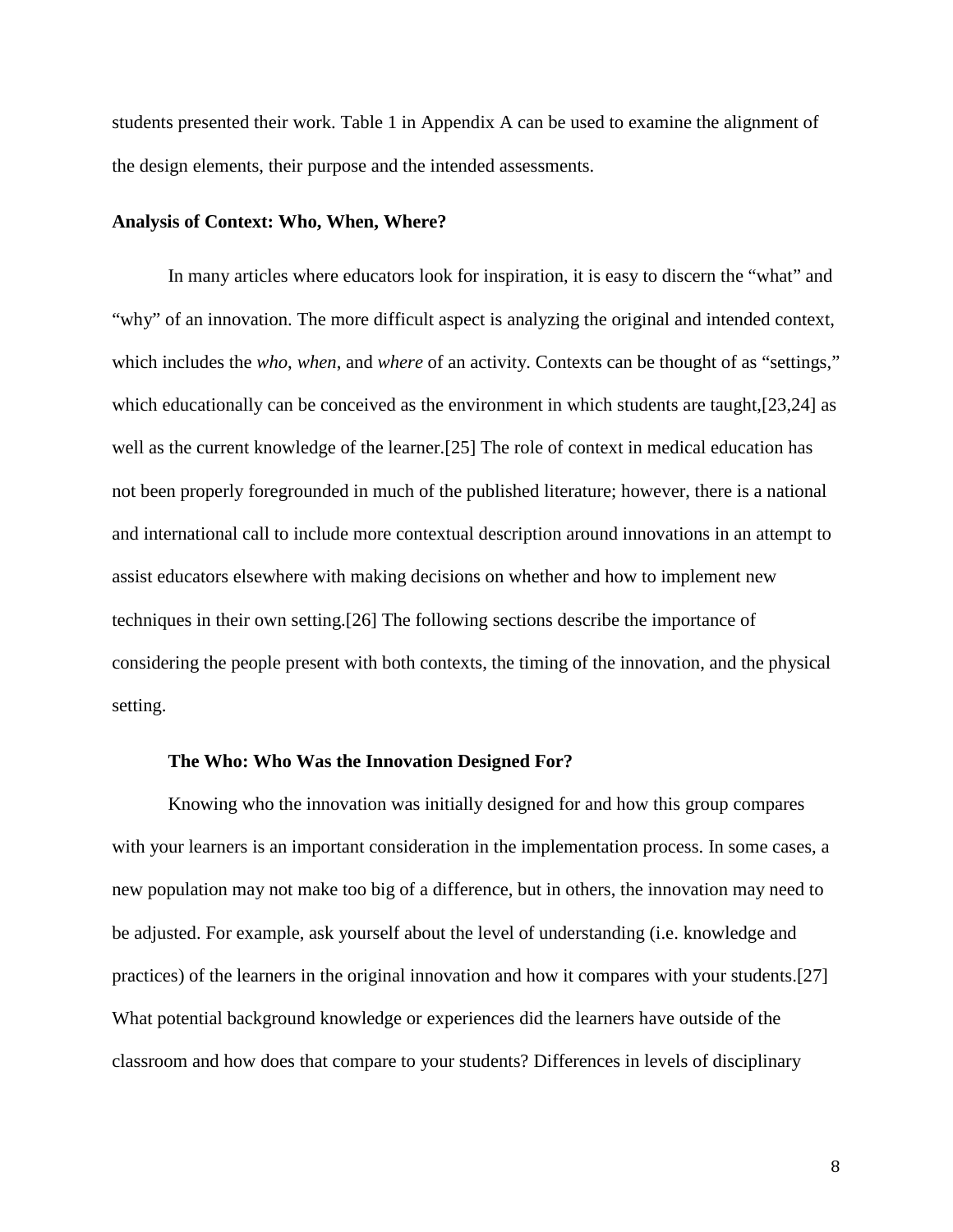knowledge or outside experiences will impact the types of adaptations educators will need to make in order for the innovation to be most effective in their classrooms.

In the McLaughlin et al article, the authors implemented a teaching innovation typically used in higher education classes into a first-year pharmacology course with 140 students. The authors did not mention whether the number of students present would make a difference, but might be important when moving between other populations. For example, if an innovation was originally piloted in a residency setting and you want to bring it to first-year medical students, modifications to the implementation process might be considered. Perhaps you must consider the timing of when the innovation is introduced or the length of time students need to become familiar with the technology. Regardless, the similarity and differences in characteristics between populations in both settings must be well considered.

Additionally, beyond the individual students, the classroom or program culture will also impact the effectiveness of an innovation[27,20] due to potential influences on students' levels of motivation and approaches to learning.[28] Consider the nature and social context of learners and how this might impact the teaching and learning environment. In the McLaughlin et al study, attendance was recommended but not required for students. Such an attendance policy may not be acceptable in your setting, but there are other considerations that might affect implementation. Regardless, it is important to consider what effect your program culture may have on the implementation process.

Finally, who the teacher is should be considered.[29] The teacher's level of content and pedagogical knowledge has the ability to impact educational design, [30] and as such, differences in the educators' backgrounds may require adaptation. For example, if the original innovation was implemented by basic scientists, but will be implemented by a clinician, you may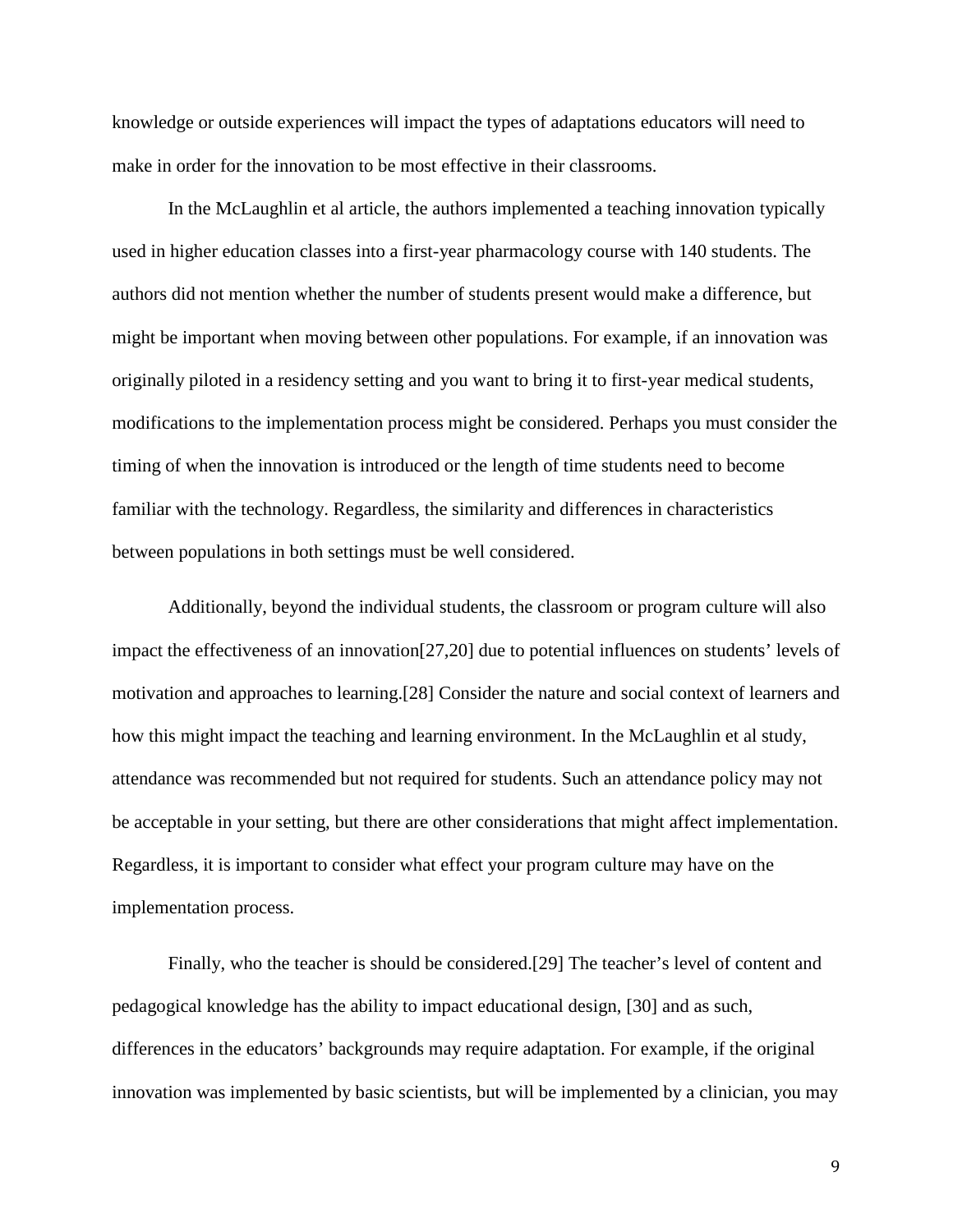want to consider what effect having a different professional backgrounds may have. Table 2 in Appendix A provides a structure for outlining a contextual analysis.

#### **The When: When was the Original Innovation Implemented?**

In terms of "when" an innovation is implemented into the new educational context, consider the sequencing of the curriculum.[19] Program structure and curricula vary greatly across health sciences programs,[31] and therefore educators should carefully examine where in the curriculum the innovation was initially implemented. The timing and sequencing must be taken into account when introducing a new educational design because it has potential to impact the students' background knowledge and experiences. Implementation at a different time point in the curriculum will require adaptation of the design to meet the needs of the current students. In the McLaughlin article, the authors indicate the course was offered in the second term of the first year pharmacy program, after students had participated in a course that covered physiochemical principles of drugs. In other words, the program had already laid some foundational knowledge for students before presenting new information in an innovative manner. This may be an important point to consider in the implementation of the innovation into your setting.

#### **The Where: Where was the Original Innovation Implemented?**

The physical and contextual setting of classrooms may also influence implementation because classroom structure has the potential to influence learning. If the learning goals involve students' active construction of knowledge, then a large lecture room, where students are spread out, may not be the most effective setting. Intimate learning may not be possible when students cannot easily turn to each other and form small groups. In some cases, the contexts extend beyond the physical setting to the culture of the classroom and program,[19] and therefore,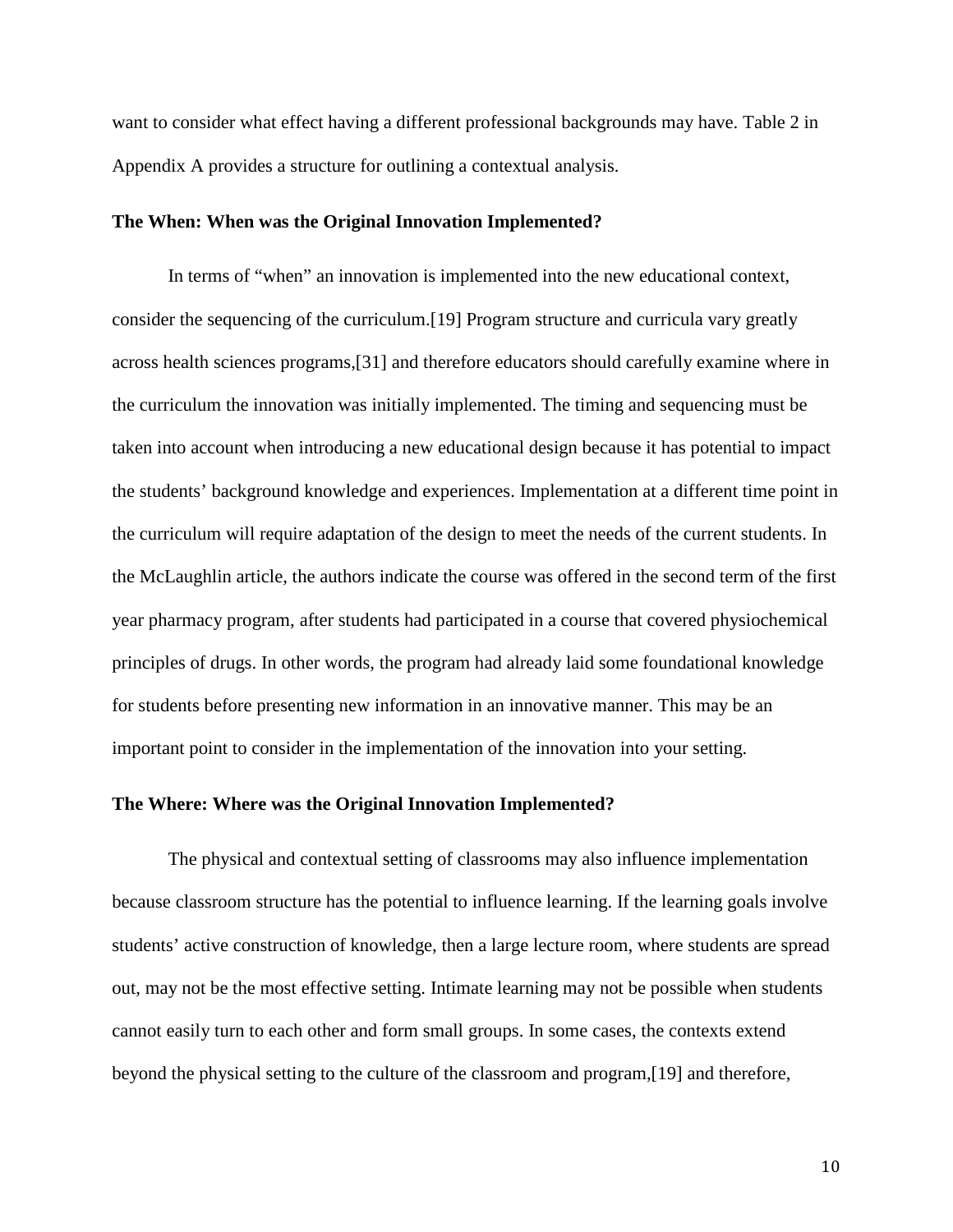educators should question how learning is approached,[28] and how knowledge is conceptualized [32,33] and consider its influence on learning. For example, if knowledge conceptualized as factual information that the instructor delivers to the student, large lecture halls might be acceptable. However, if knowledge is conceptualized as a dynamic concept that is constructed and influenced by difference perspectives,[32] a smaller setting, in which students have opportunities to discuss material with each other may be more appropriate.

#### **How will I Modify the Design Elements in my Classroom?**

After analyzing the contextual factors of the original innovation (who, when, and where), determine which contextual differences have meaningful implications for the innovation. If meaningful contextual differences are identified, what adaptations are needed for the innovation to fit the new context?[19] This final analysis should occur at the level of determining which design elements should and should not be included in the implementation from one setting to another. The difficulty here is determining which elements can be implemented exactly as they were in the original design and which ones must be adapted to fit the new context.[6,10] Part of this decision-making process is to determine which elements are most critical to the instructors' learning goals and classroom context; some design elements interact with others and must be implemented together, while others may be superfluous.[34]

As an example, if your students have less disciplinary experience or the course falls at an earlier point in the curriculum, additional scaffolding may be necessary to support the students in successfully completing the learning activities. Scaffolding in educational design includes strategic supports provided by the instructor, such as concept maps, visual representation of material, etc., to assist learners in succeeding in tasks they otherwise would not be able to complete alone.[35] Other modifications may include using additional preparatory activities or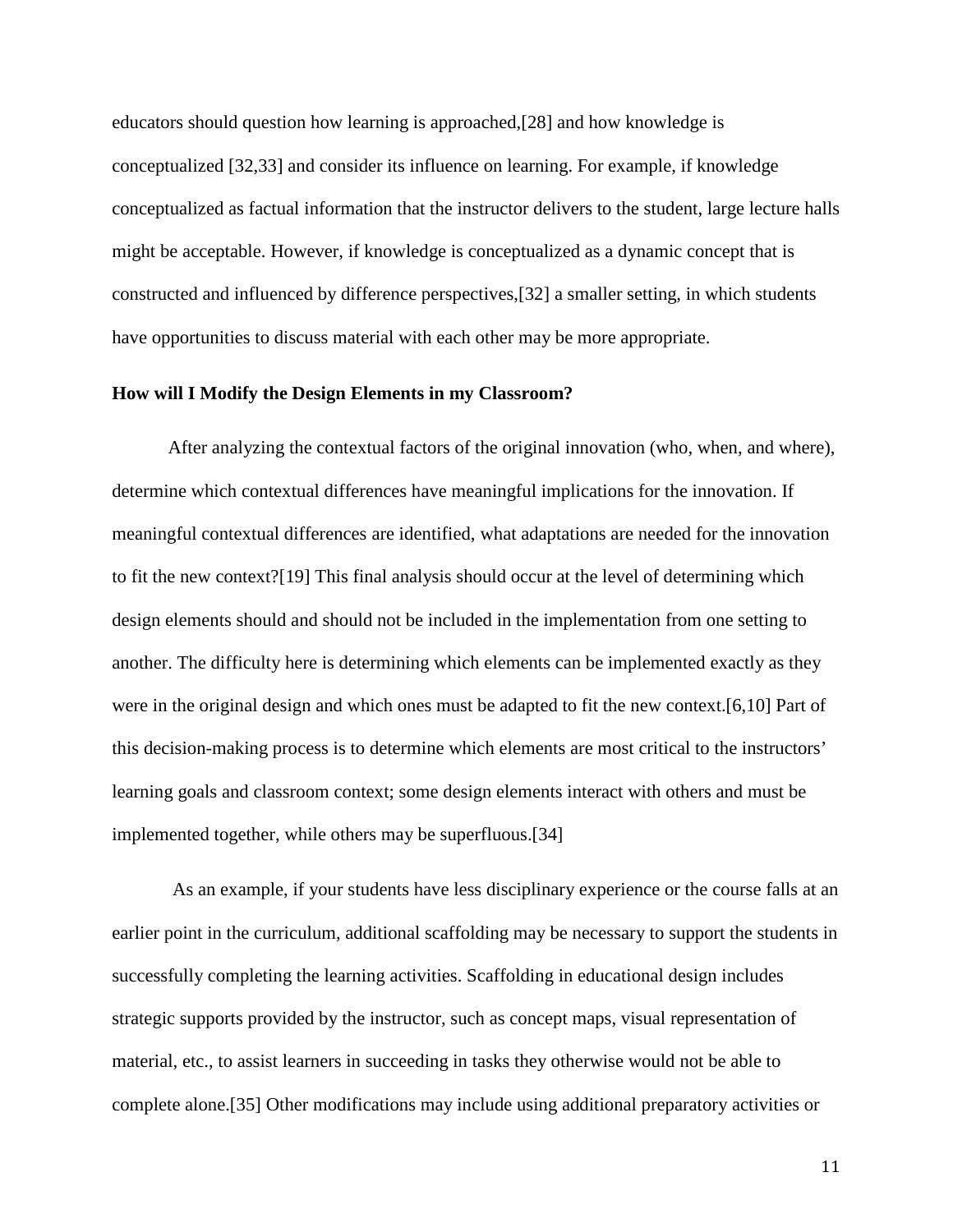varying the timing of the learning activities (using the activity later in the semester or allowing more time for the activity), or additional training and modifications to the design.[29] Table 3 in Appendix A provides a structure for analyzing the implications of the differences in the educator's current context from the original innovation and determining necessary adaptations.

And finally, educators must use on-going assessments to determine if their goals are being met. In considering the transfer of an innovation into a new setting, this includes examining the assessments embedded in the design (as discussed in the "Why" section of the framework), and then determining whether they are aligned with your learning goals [20] and the learning theory the innovation is based on. [12] Refer to Table 1 in Appendix A regarding overall assessment of learning: What assessments did you use? Did the results indicate that you had achieved your goal? Answering these questions will help the educator determine if the assessments tied to the innovation are appropriate to keep or whether new ones should be considered, as well as whether a different tool is needed altogether.

#### **Summary**

Medical education is shifting from a conceptualization of learning as a passive transfer of information to a field in which active learning is emphasized.[36,37] A multitude of new teaching innovations have been published in the medical education literature as part of this shift.[38-41] Educational innovations, however, rarely transfer effectively from one program to another in their original form. Effective adoption of these new teaching strategies in diverse classrooms requires analysis and adaptation of the original innovation to fit into the new context. This paper has presented a framework that draws on design-based research to guide educators in the process of mutual adaptation to most effectively introduce new teaching strategies into their settings. The framework shifts the focus from the finished product of a teaching innovation to the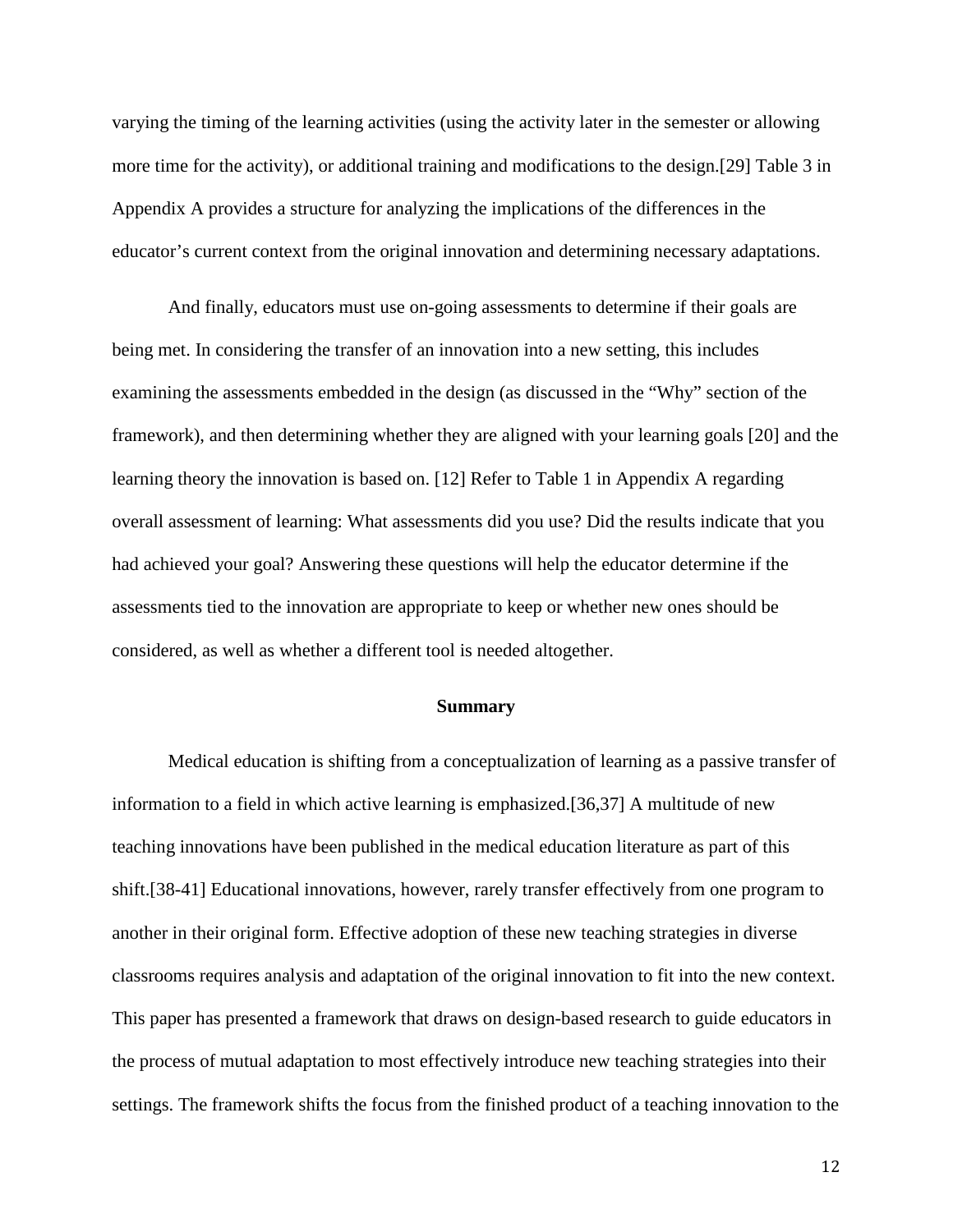process of analysis, adaptation, and ongoing development in the transfer of teaching strategies.

We present this framework as an effort to help health science educators examine new educational ideas and adapt them to their own settings.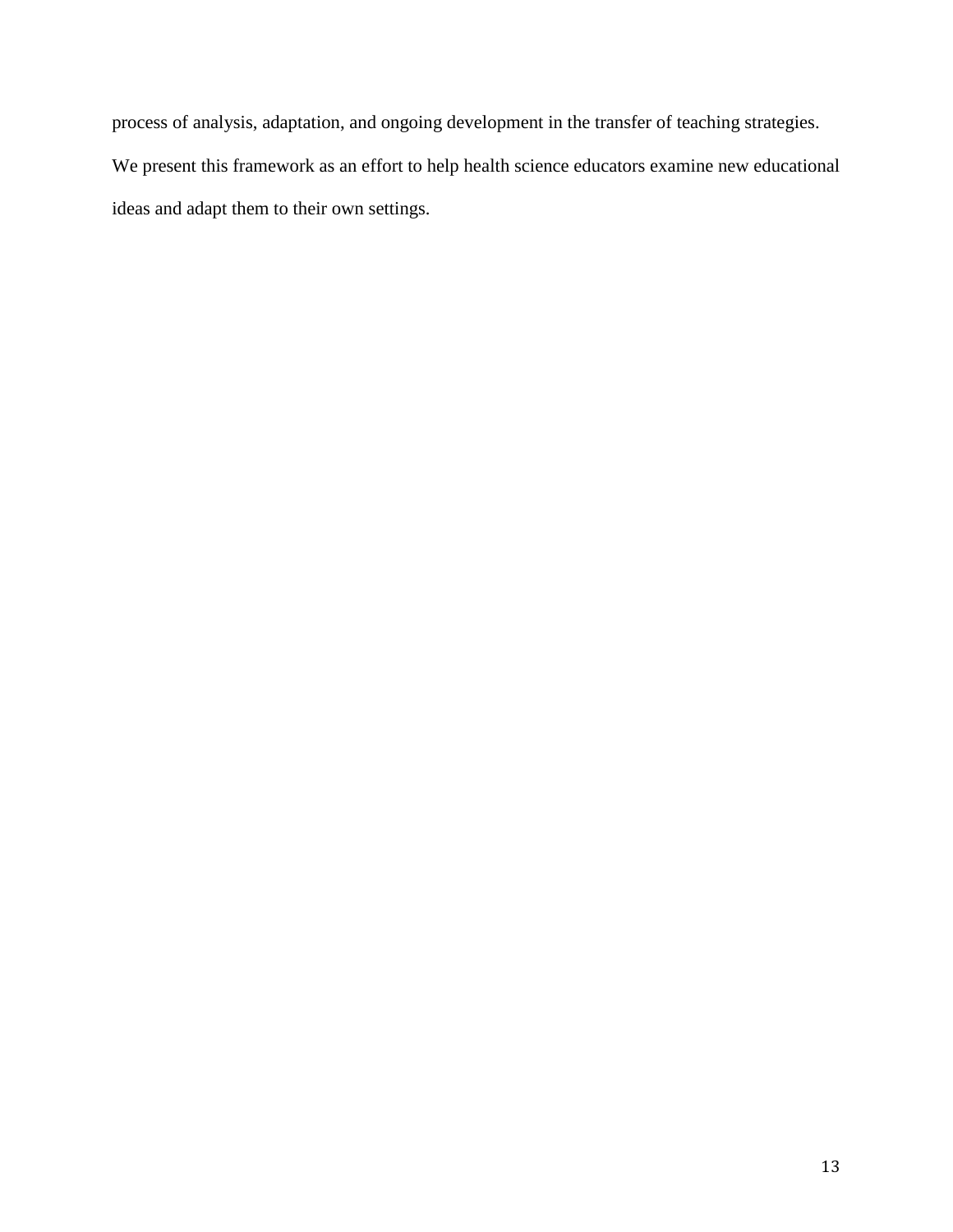## **References**

1. Mylopoulos M, Regehr G (2009) How student models of expertise and innovation impact the development of adaptive expertise in medicine. Medical Education 43 (2):127-132. doi:10.1111/j.1365-2923.2008.03254.x

2. Graffam B (2007) Active learning in medical education: Strategies for beginning implementation. Medical Teacher 29 (1):38-42

3. Ertmer P (2005 ) teacher pedagogical beliefs: The final frontier in our quest for technology integration? Educational Technology Research and Development 53 (4):25-39

4. Applied Research Laboratory (1996) Definitions of Instructional Design.

http://www.umich.edu/~ed626/define.html. Accessed May 19 2017

5. Dolmans DH, Tigelaar D (2012) Building bridges between theory and practice in medical education using a design-based research approach: AMEE Guide No. 60. Medical Teacher 34 (1):1-10. doi:10.3109/0142159X.2011.595437

6. Collins A, Joseph D, Bielaczyc K (2004) Design research: Theoretical and methodological issues. Journal of the Learning Sciences 13 (1):15-42. doi:10.1207/s15327809jls1301\_2

7. Dall'Alba G, Barnacle R (2005) Embodied knowing in online environments. Educational Philosophy and Theory 37 (5):719-744

8. Lendrum A, Humphrey N (2012) The importance of studying the implementation of interventions in school settings. Oxford Review of Education 38 (5):635-652

9. O'Donnell C (2008) Defining, conceptualizing, and measuring fidelity of implementation and its relationship to outcomes in K-12 curriculum intervention research. Review of Educational Research 78 (33):33-84

10. Fishman B, Marx DW, Blumenfeld P, Krajcik J, Soloway E (2004) Creating a framework for reserach on systematic technology innovations. The Journal of the Learning Sciences 13 (1):43- 76

11. The Design-Based Reserach Collective (2003) Design-based reserach: An emerging paradigm for educational inquiry. Educational Reseracher 32 (1):5-8

12. Dick W, Carey L, Carey JO (2001) The systematic design of instruction. Longman, New York

13. Tharp R, Gallimore R (1998) Rousing Minds to Life: Teaching, Learning, and Schooling in Social Context. Cambridge University Press, New York

14. Penuel WR, Fishman B, Cheng BH, Sabelli N (2011) Organizing research and development at the intersection of learning, implementation, and design. Educational Researcher 40 (7):331- 337. doi:10.3102/0013189X11421826

15. Cohen DK, Ball DL (1990) Relations between policy and practice: A commentary. Educational Evaluation and Policy Analysis 12 (3):331-338

16. Clark CM, Peterson PL (1986) Teachers' thought processes. In: Wittrock MC (ed) Handbook of research on teaching. 3rd edn. MacMillan Publishing Company, New York, pp 255-296

17. Yerrick R, Parke H, Nugent J (1997) Struggling to promote deeply rooted change: The "filtering effect" of teachers' beliefs on understanding transformational views of science. Science Education 81:137-159

18. McLaughlin J, Roth M, Glatt D, Gharkholonarehe N, Davidson C, Griffin L, Esserman D, Mumper R (2014) The flipped classroom: A course redesign to foster learning and engagement in a health professions school. Academic Medicine 89 (2):236-243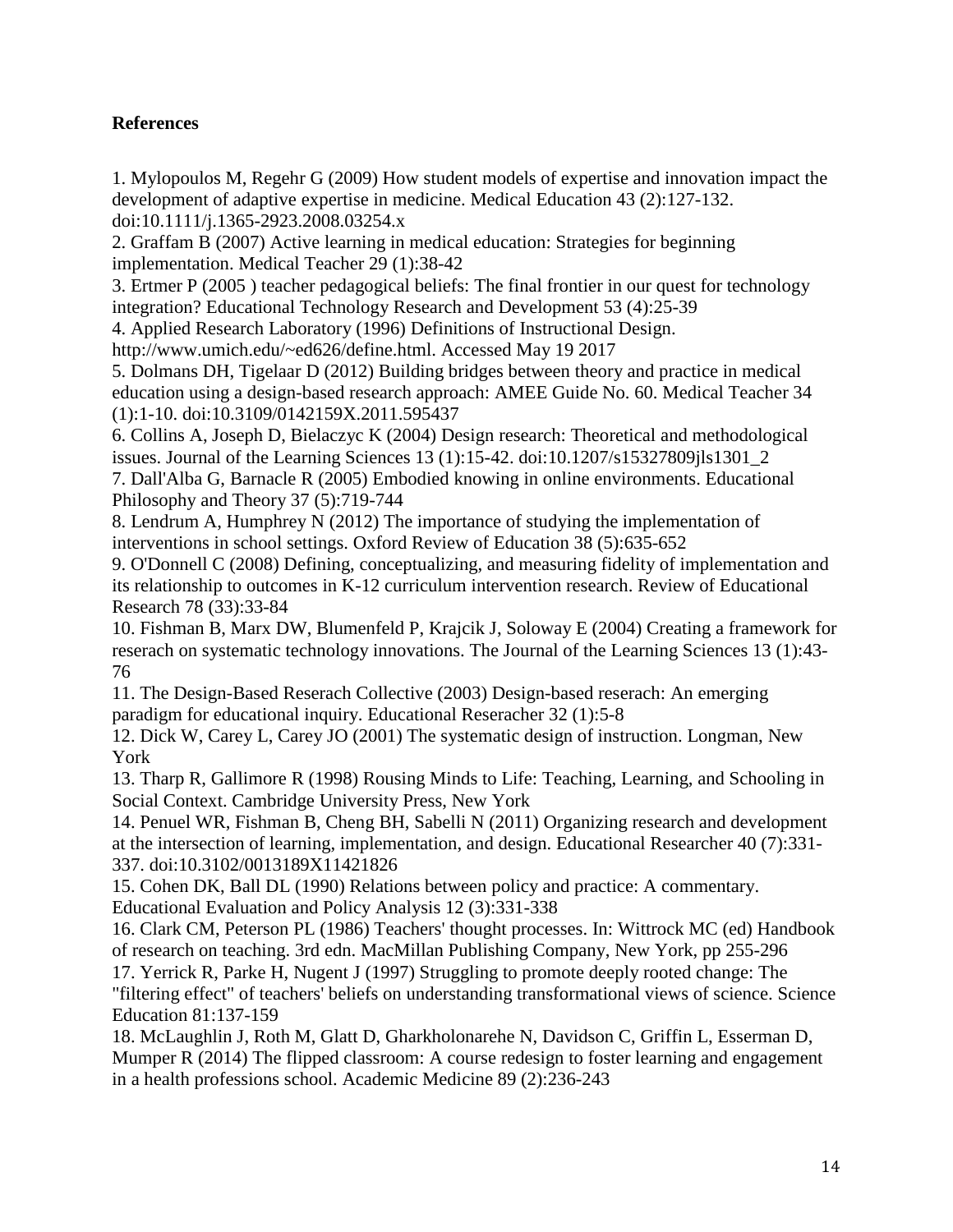19. Boyle T, Ravenscroft A (2012) Context and deep learning design. Computers & Education 59

20. Conole G, Dyke M, Oliver M, Seale J (2004) Mapping pedagogy and tools for effective learning design. Computers & Education 43:17-33. doi:10.1016/j.compedu.2003.12.018 21. Wiggins G, McTighe J (2005) Understanding by design. Association for Supervision and Curriculum Development, Alexandria, Virginia

22. Coles R (1998) The moral education of medical students. Academic medicine : journal of the Association of American Medical Colleges 73 (1):55-57

23. Thompson B, Searle N, Gruppen L, Hatem C, Nelson E (2011) A national survey of medical educaiton fellowships. Medical Education Online 16. doi:10.3402/meo.v16i0.5642. doi:10.3402/meo.v16i0.5642

24. Smith SM (1994) Theoretical principles of context-dependent memory. In: Morris PE, Gruneberg M (eds) Theoretical Aspects of Memory, vol 168-195. Routledge, London,

25. Eva KW, Nev AJ, Norman GR (1998) Exploring the aetiology of content specificity: Factors influencing analogic transfer and problem solving. Academic Medicine 73 (10):1-5

26. Cleland J, Nicholson S, Kelly N, Moffat M (2015) Taking context seriously: Explaining widening access policy enactments in UK medical schools. Medical Education 49 (1):25-35 27. Berland LK, McNeill KL (2010) A learning progression for scientific argumentation: Understanding student work and designing supportive instructional contexts. Science Education 94:765-793. doi:10.1002/sce.20402

28. Trigwell K, Prosser M (1991) Improving the quality of student learning: the influence of learning context and student approaches to learning on learning outcomes. Higher Education 22 (3):251-266

29. Mishra P, Koehler MJ (2006) Technological pedagogical content knowledge: A framework for teacher knowledge. Teachers College Record 108 (6):1017-1054

30. Wilson S, Shulman LS, Richert A (1987) '150 different ways' of knowing: Representations of knowledge in teaching. In: Calderhead J (ed) Exploring Teachers' Thinking. Holt, Rinehart, and Winston, Sussex, pp 104-123

31. Commission on Accreditation in Physical Therapy Education (2016) PT Standards and Required Elements. American Physical Therapy Association, Alexandria, VA

32. Belenky MF, Clinchy BM, Goldberger NR, Tarule JM (1997) Women's Ways of Knowing. Basic Books, New York

33. Perry WG (1970) Forms of intellectual and ethical development in the college years: A scheme. Holt, Rinehart and Winston, Inc, New York

34. Brown AL, Campione JC (1996) Psychological theory and the design of learning environments: On procedures, principles, and systems. In: Schauble L, Glaser R (eds) Innovation in learning: New environments in education. Erlbaum, Hillsdale, NJ, pp 289-326

35. Quintana C, Reiser BJ, Davis EA, Krajcik J, Fretz E, Duncan RG, Kyza E, Edelson DC, Soloway E (2004) A scaffolding design framework for software to support science inquiry. The Journal of the Learning Sciences 13 (3):337-386. doi:10.1207/s15327809jls1303\_4

36. Schumacher DJ, Englander R, Carraccio C (2013) Developing the master learner: applying learning theory to the learner, the teacher, and the learning environment. Academic Medicine: Journal of the Association of American Medical Colleges 88 (11):1635-1645. doi:10.1097/ACM.0b013e3182a6e8f8

37. Cooke M, Irby DM, O'Brien BC (2010) Educating physicians: A call for reform of medical school and residency. Jossey-Bass, San Francisco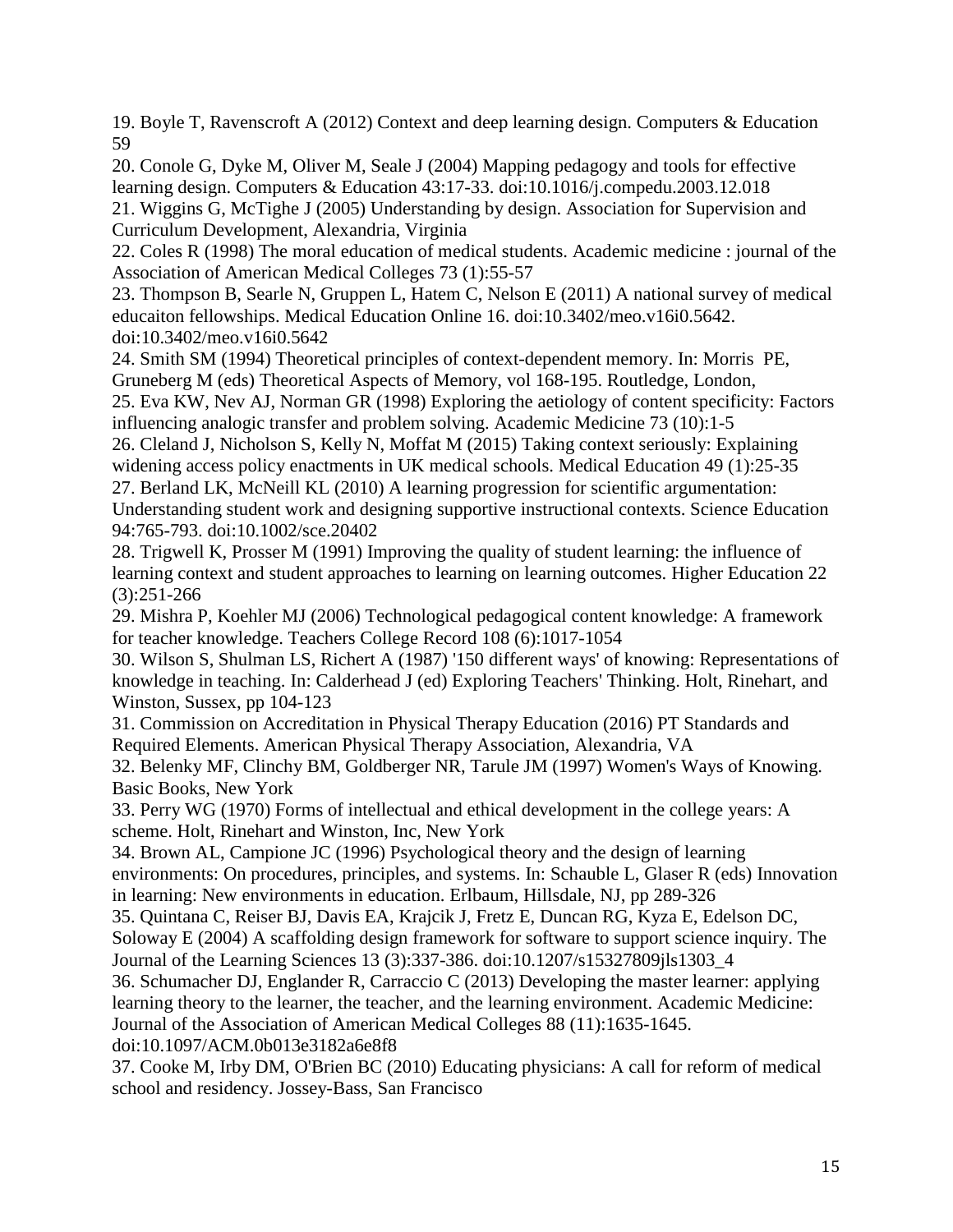38. Thistlethwaite JE, Davies D, Ekeocha S, Kidd JM, MacDougall C, Matthews P, Purkis J, Clay D (2012) The effectiveness of case-based learning in health professional education. A BEME systematic review: BEME Guide No. 23. Medical Teacher 34 (6):e421-444. doi:10.3109/0142159X.2012.680939

39. Ellaway RH, Poulton T, Jivram T (2015) Decision PBL: A 4-year retrospective case study of the use of virtual patients in problem-based learning. Med Teach 37 (10):926-934. doi:10.3109/0142159X.2014.970627

40. McGaghie WC, Issenberg SB, Cohen ER, Barsuk JH, Wayne DB (2011) Does simulationbased medical education with deliberate practice yield better results than traditional clinical education? A meta-analytic comparative review of the evidence. Academic Medicine: Journal of the Association of American Medical Colleges 86 (6):706-711.

doi:10.1097/ACM.0b013e318217e119

41. McGaghie WC, Issenberg SB, Petrusa ER, Scalese RJ (2010) A critical review of simulationbased medical education research: 2003-2009. Medical Education 44 (1):50-63. doi:10.1111/j.1365-2923.2009.03547.x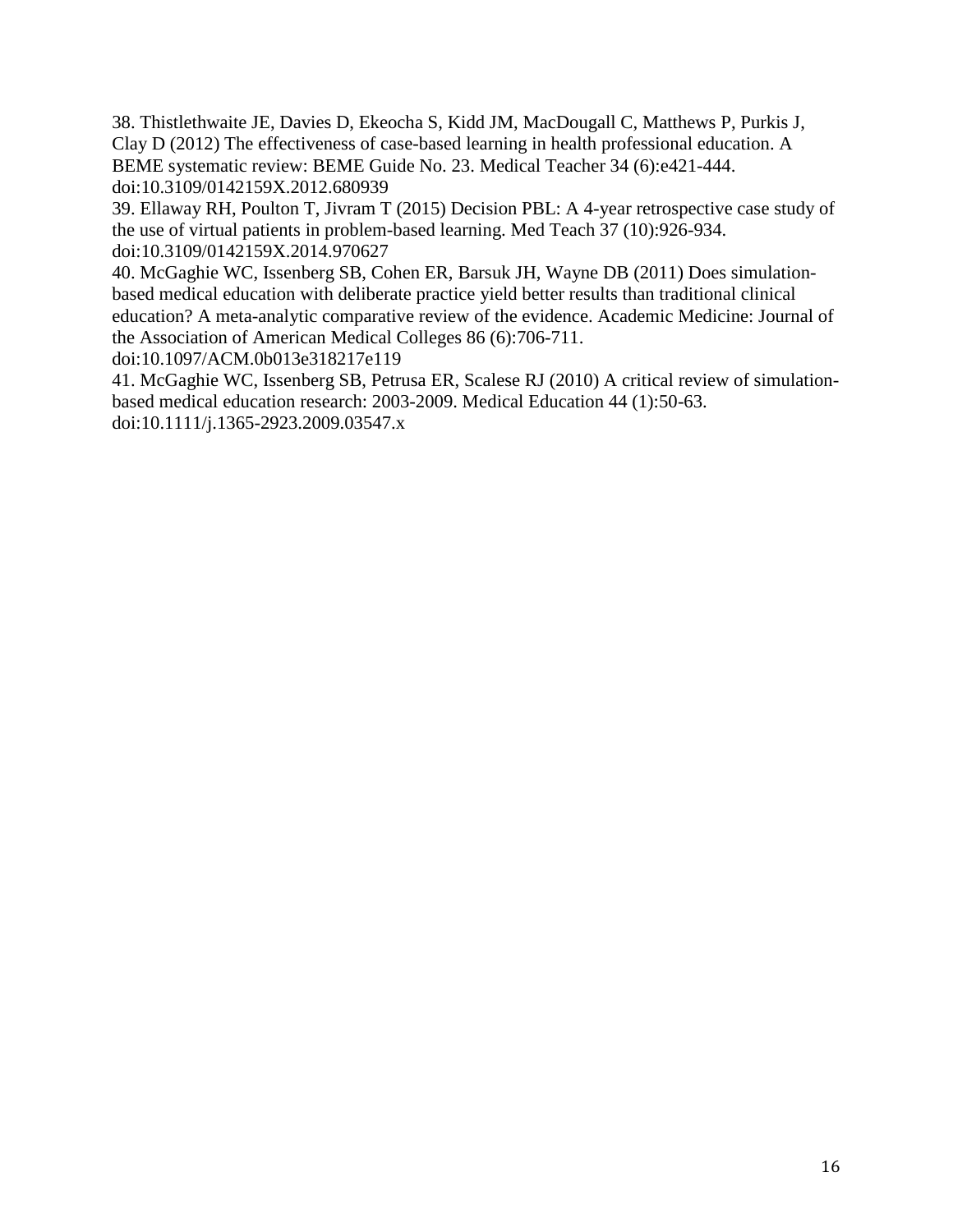

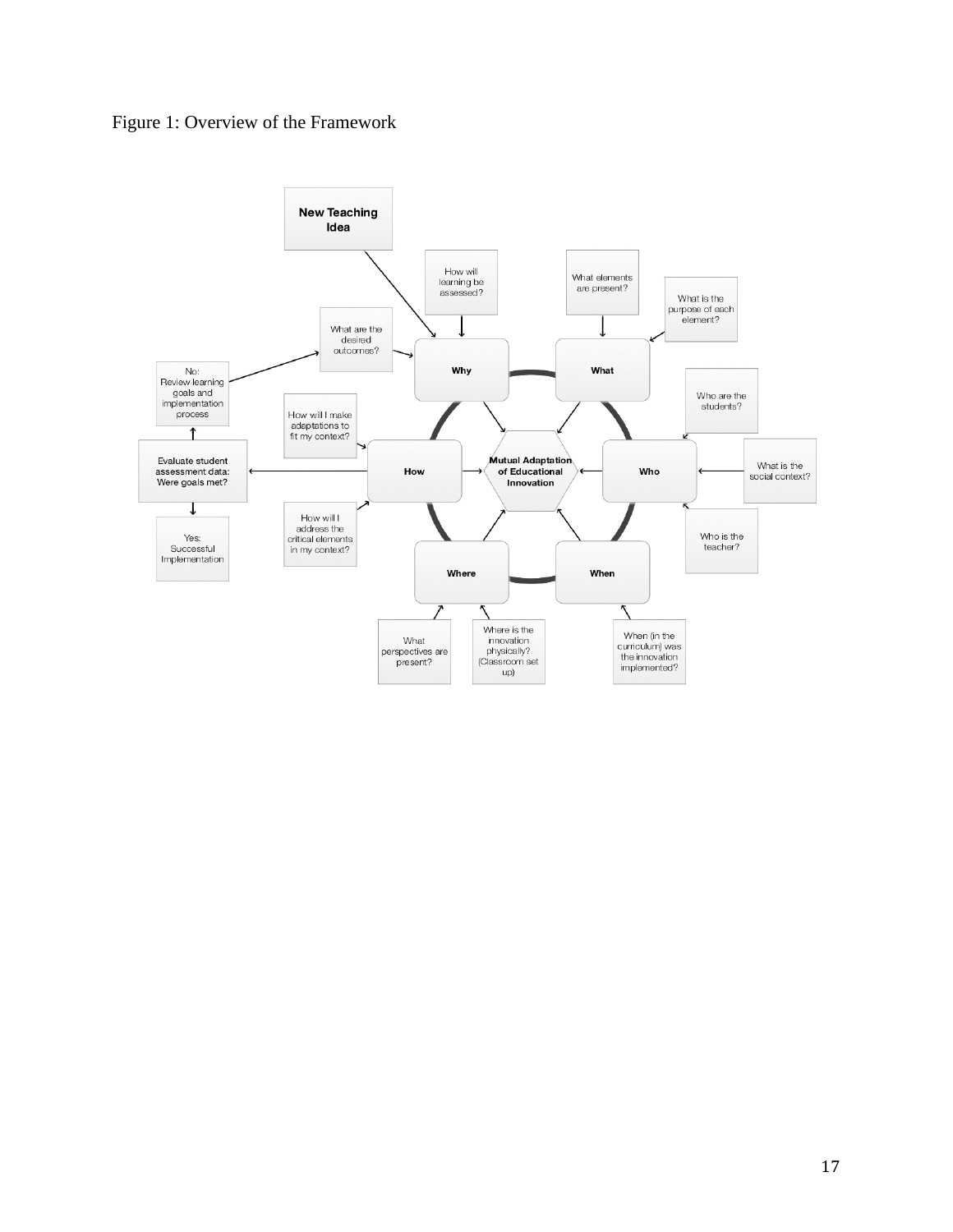## **Appendix A**

## **Worksheet for Analysis of Educational Innovation**

This worksheet guides the application of the framework for analysis and adaptation of educational innovation from one setting to another

## **Source/Reference for Original Tool/Innovation**

## **Brief Description of the Original Tool/Innovation**

## **Learning Goals for your class (why are you using this tool/innovation?)**

| $\mathbf{u}$ and $\mathbf{u}$ and $\mathbf{u}$ and $\mathbf{v}$ and $\mathbf{v}$ and $\mathbf{v}$ and $\mathbf{v}$<br>The Learning Task/Overall Purpose or Goal: |              |                                                      |                                                |  |  |  |  |
|------------------------------------------------------------------------------------------------------------------------------------------------------------------|--------------|------------------------------------------------------|------------------------------------------------|--|--|--|--|
| Design Element                                                                                                                                                   | Purpose/Goal | Feedback/<br>Assessment for the<br>specific activity | <b>Technology or Other Resources</b><br>Needed |  |  |  |  |
| Learning Activity                                                                                                                                                |              |                                                      |                                                |  |  |  |  |
| 1:                                                                                                                                                               |              |                                                      |                                                |  |  |  |  |
| Learning Activity                                                                                                                                                |              |                                                      |                                                |  |  |  |  |
| 2:                                                                                                                                                               |              |                                                      |                                                |  |  |  |  |
| Learning Activity                                                                                                                                                |              |                                                      |                                                |  |  |  |  |
| 3:                                                                                                                                                               |              |                                                      |                                                |  |  |  |  |
| Overall Feedback on the Learning Task: (How will the learners know they have succeeded?)                                                                         |              |                                                      |                                                |  |  |  |  |
|                                                                                                                                                                  |              |                                                      |                                                |  |  |  |  |
| Overall Assessment of Learning: (How will you know the learning goal has been met?)                                                                              |              |                                                      |                                                |  |  |  |  |
|                                                                                                                                                                  |              |                                                      |                                                |  |  |  |  |

#### **What are the key design elements? (Table 1)**